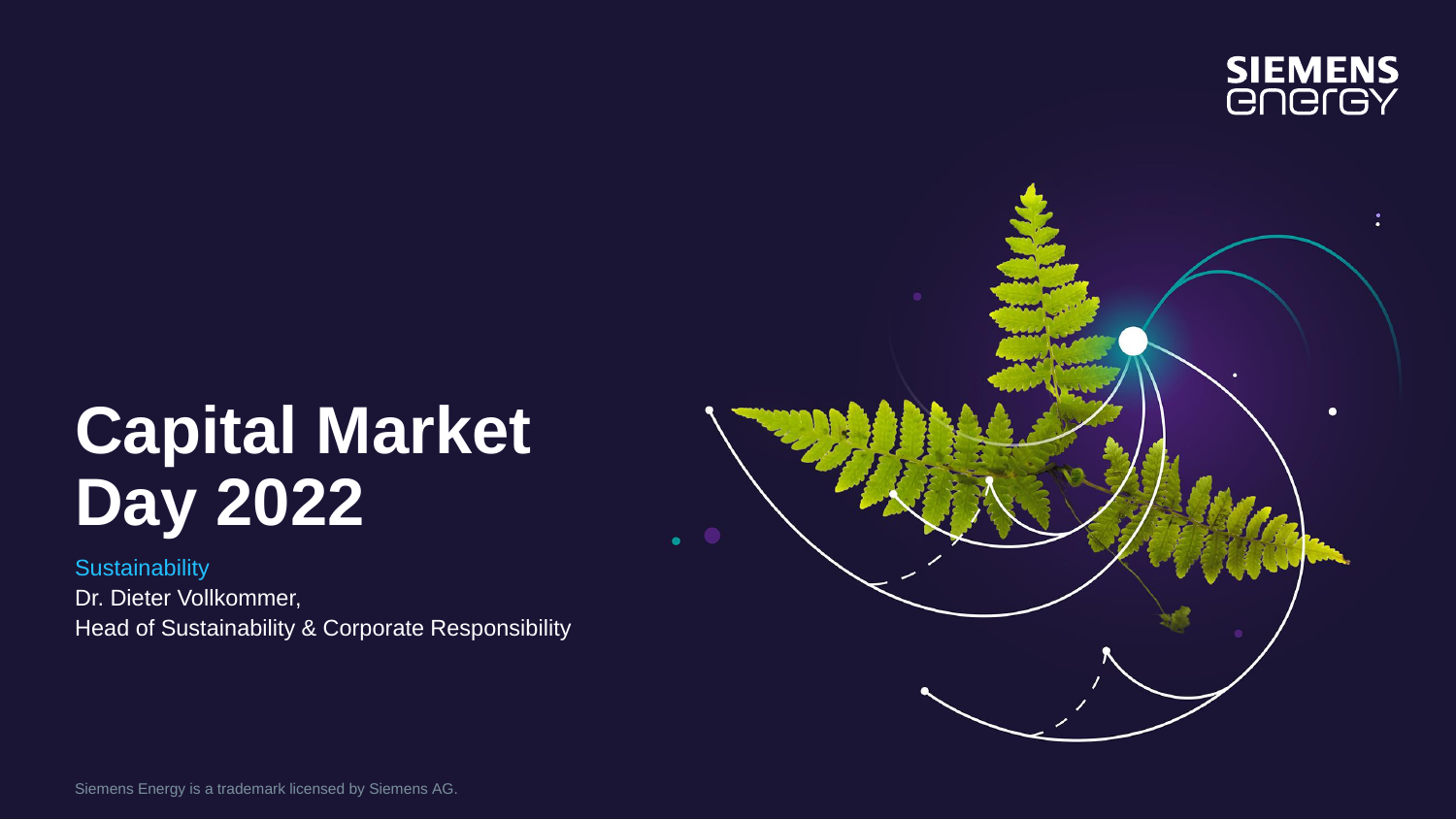#### **Disclaimer**

INFORMATION AND FORWARD-LOOKING STATEMENTS This document contains statements related to our future business and financial performance, and future events or developments involving Siemens Energy that may constitute forward-looking statements. These statements may be identified by words such as "expect," "look forward to," "anticipate" "intend," "plan," "believe," "seek," "estimate," "will," "project," or words of similar meaning. We may also make forward-looking statements in other reports, prospectuses, in presentations, in material delivered to shareholders, and in press releases. In addition, our representatives may from time to time make oral forward-looking statements. Such statements are based on the current expectations and certain assumptions of Siemens Energy´s management, of which many are beyond Siemens Energy´s control. These are subject to a number of risks, uncertainties, and other factors, including, but not limited to, those described in disclosures, in particular in the chapter "Report on expected developments and associated material opportunities and risks" in the Annual Report. Should one or more of these risks or uncertainties materialize, should acts of force majeure, such as pandemics, occur, or should underlying expectations including future events occur at a later date or not at all, or should assumptions prove incorrect, Siemens Energy's actual results, performance, or achievements may (negatively or positively) vary materially from those described explicitly or implicitly in the relevant forward-looking statement. Siemens Energy neither intends, nor assumes any obligation, to update or revise these forward-looking statements in light of developments which differ from those anticipated. This document includes supplemental financial measures – that are not clearly defined in the applicable financial reporting framework – and that are or may be alternative performance measures (non-GAAP-measures). These supplemental financial measures should not be viewed in isolation or as alternatives to measures of Siemens Energy´s net assets and financial position or results of operations as presented in accordance with the applicable financial reporting framework in its consolidated financial statements. Other companies that report or describe similarly titled alternative performance measures may calculate them differently. Due to rounding, numbers presented throughout this and other documents may not add up precisely to the totals provided and percentages may not precisely reflect the absolute figures.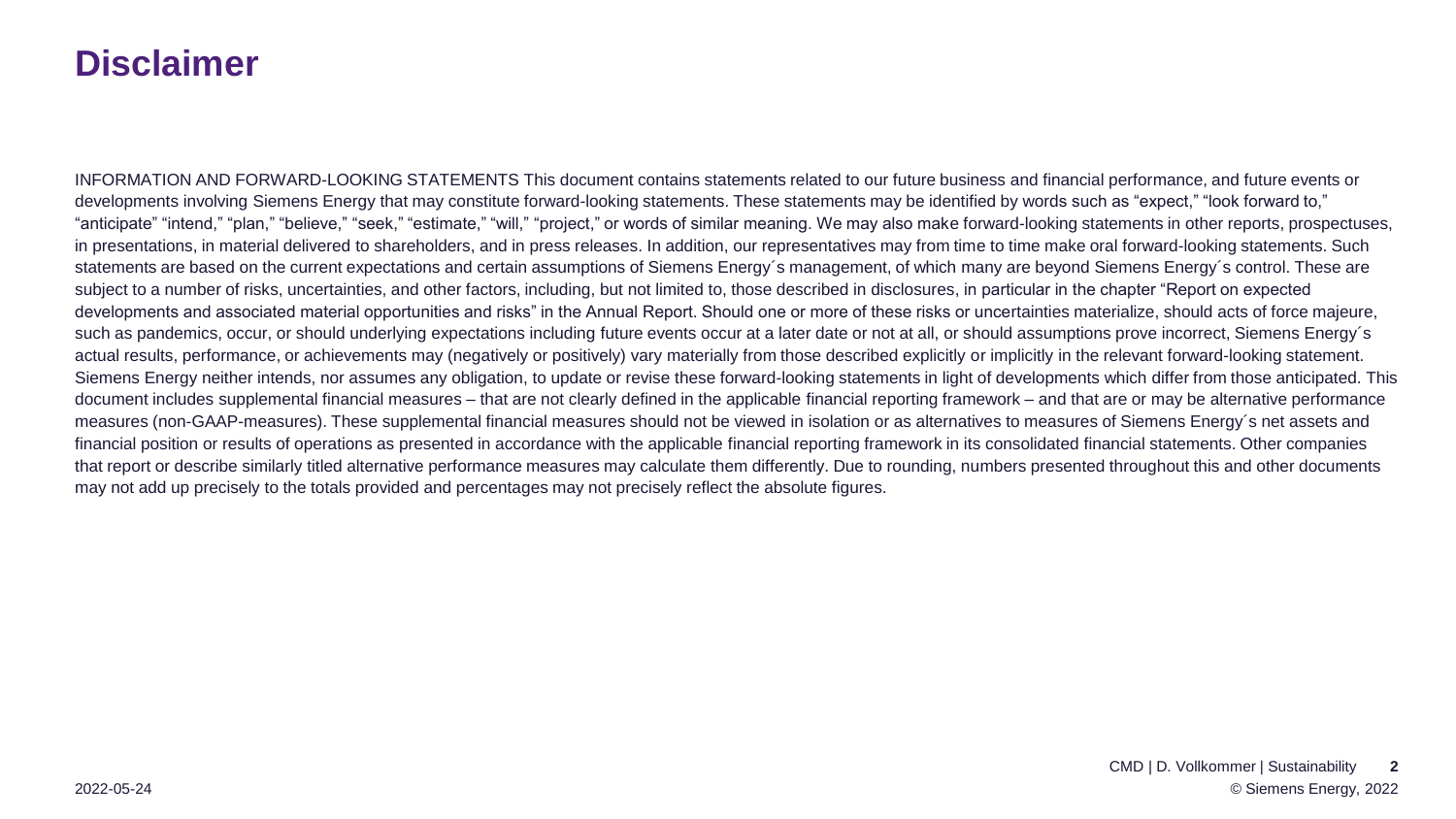# **Sustainability**

is a business opportunity

#### **Key messages**

We will benefit from the early decarbonization of the electricity sector

Our technologies help already today to decarbonize where it matters most – the use phase of our products

We act now and decarbonize our value chain

We are transparent on our ESG performance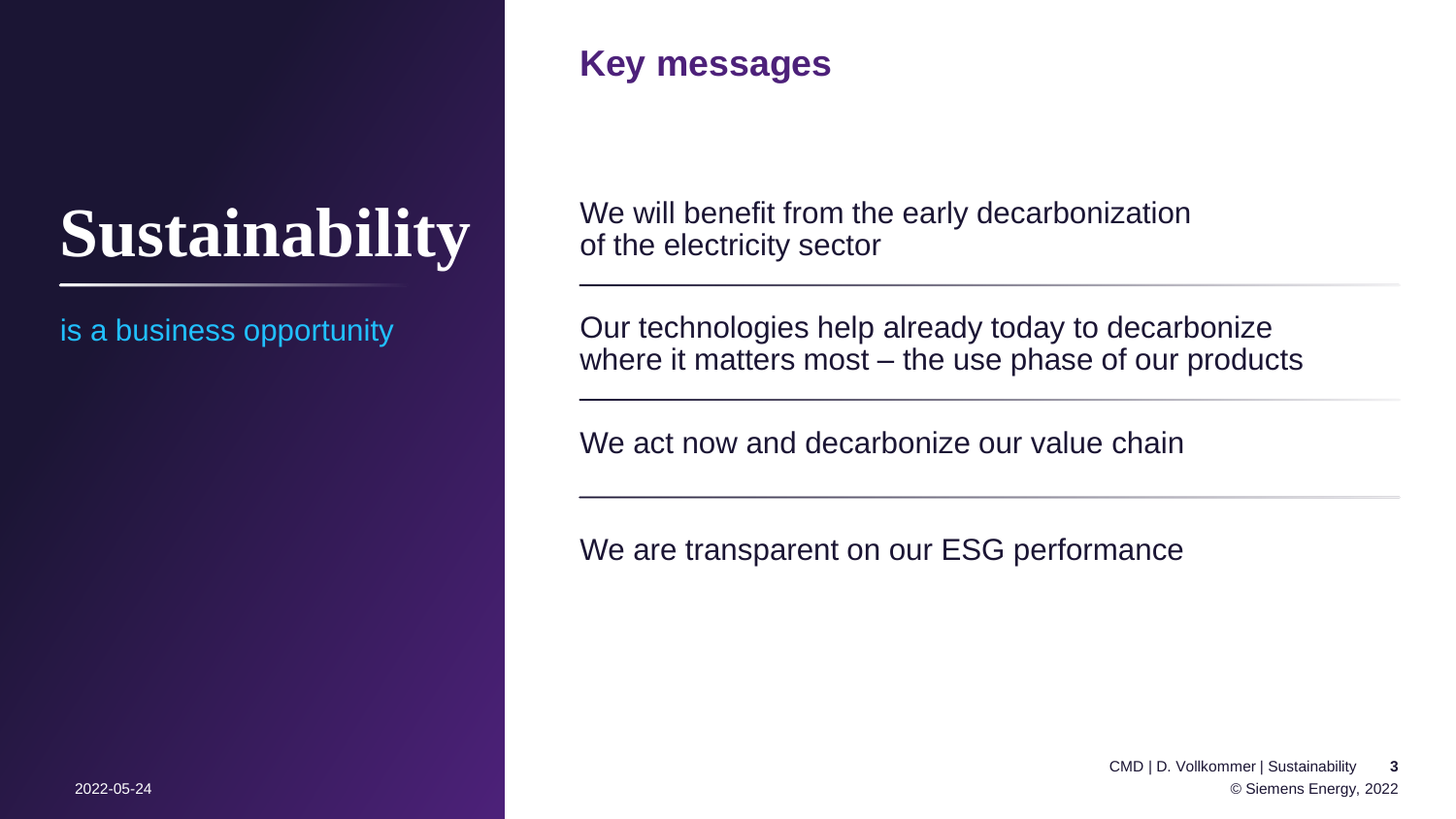## **The Energy-Trilemma** Energy systems have to meet needs for



2022-05-24 © Siemens Energy, 2022 **1** Sixth Assessment Report, Climate Change 2022

**Current geopolitical situation draws focus on security of supply – climate change remains a defining issue**

#### **UN Intergovernmental Panel on Climate Change (IPCC)<sup>1</sup>**

- Unless there are immediate and deep emissions reductions across all sectors, 1.5°C is beyond reach
- There are options available now in every sector that can at least halve emissions by 2030

CMD | D. Vollkommer | Sustainability **4**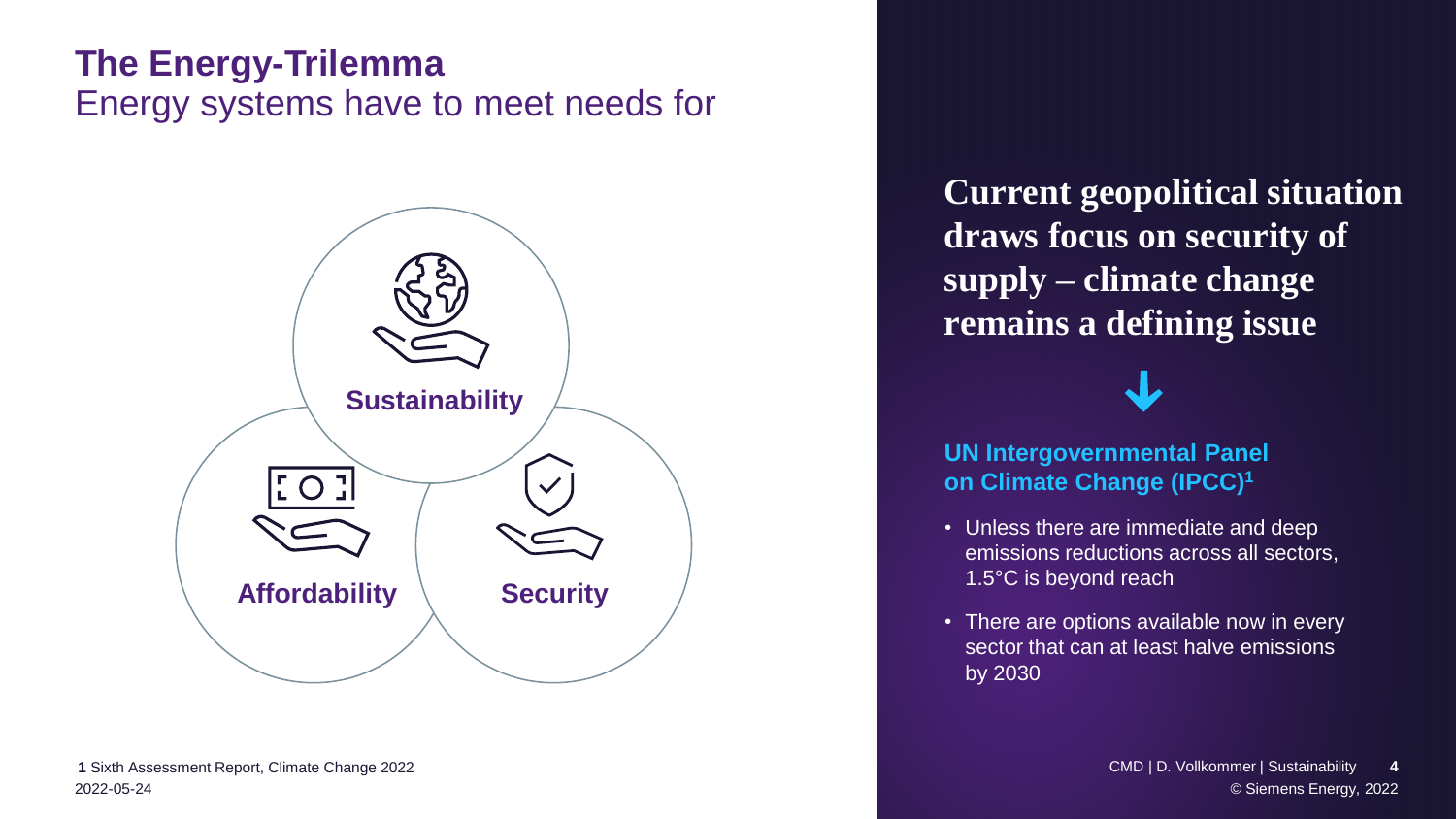#### **83 countries communicated a net zero target**  74% of global emissions covered



2022-05-24 © Siemens Energy, 2022 Source map: Climatewatchdata.org (Status May 2022)

|    | <b>Electricity Sector targets</b>                                        | <b>Overall</b><br>net zero |
|----|--------------------------------------------------------------------------|----------------------------|
| G7 | Reaching "an overwhelmingly decar-<br>bonized power system in the 2030s" | 2050                       |
|    | Net zero electricity sector by 2035                                      | 2050                       |
|    | Net zero electricity sector by 2035                                      | 2050                       |
|    | 90% non-emitting electricity<br>generation by 2030                       | 2050                       |
|    | Reduction of 38% by 2030; "carbon<br>neutral electricity sector by 2035" | 2045                       |
|    | Reduction of 46%<br>by 2030                                              | 2050                       |

#### **Electricity sector needs to decarbonize first**

CMD | D. Vollkommer | Sustainability **5**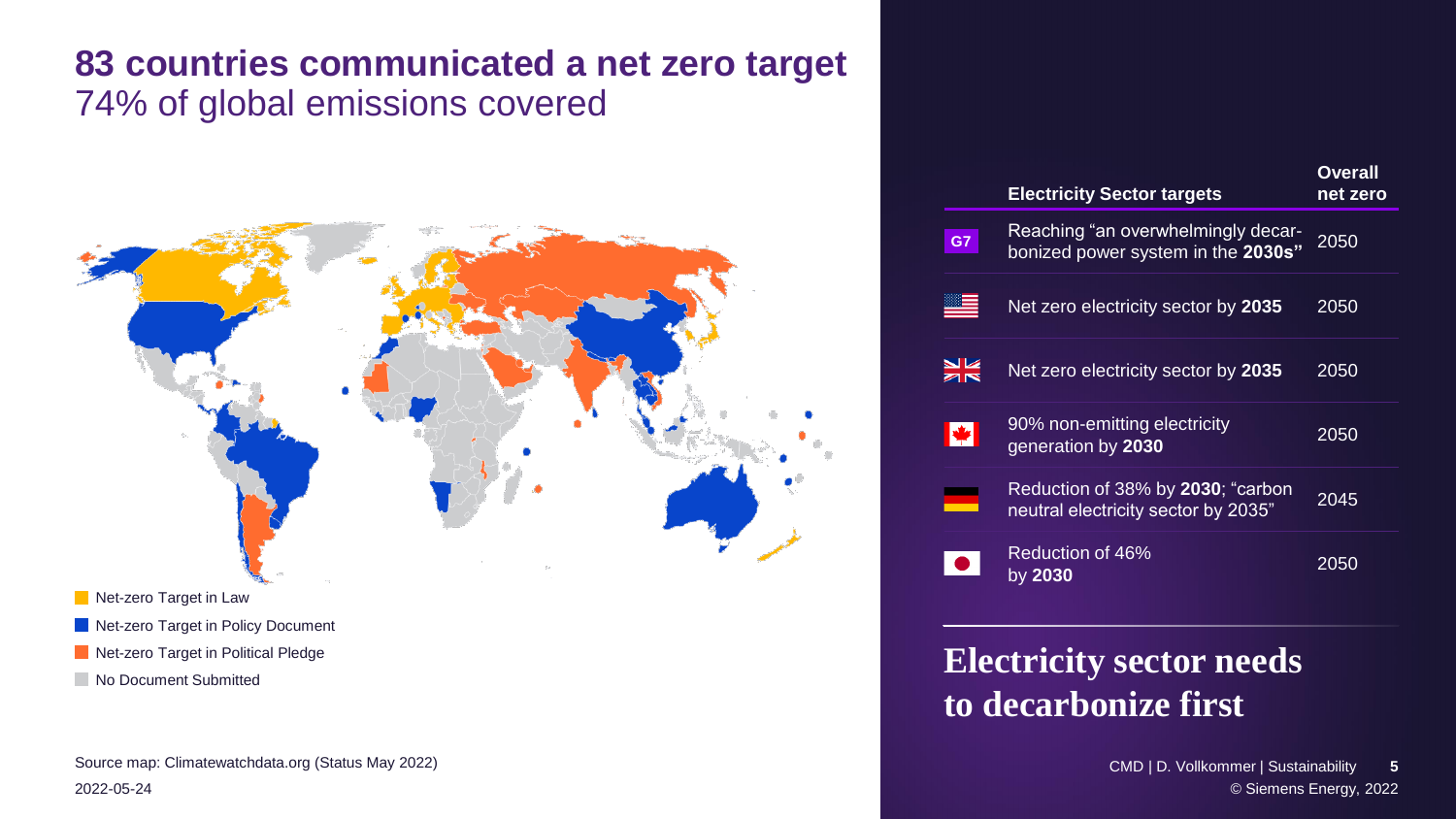#### **Our technologies help already today to decarbonize where it matters most – emissions from the use of sold products**



#### **Aspiration to reduce Greenhouse Gas emissions to Net Zero across the entire value chain5**

**1** FY21 Gas and Power Greenhouse Gas (GHG) emissions measured in CO<sub>2</sub> equivalents (CO<sub>2</sub>e); customer emissions calculated based on order intake and lifetime | **2** SGRE is already carbon neutral in own operations since 2019; includes Gas and Power targets: 100% green electricity by 2023 and -46% GHG emissions by 2025; validated by Science Based Targets initiative (SBTi) to be in line with 1,5°C ambition of Paris Climate Agreement | **3** Greenhouse Gas | **4** SBTi validated to be in line with well below 2°C ambition | **5** Scope 1 – 3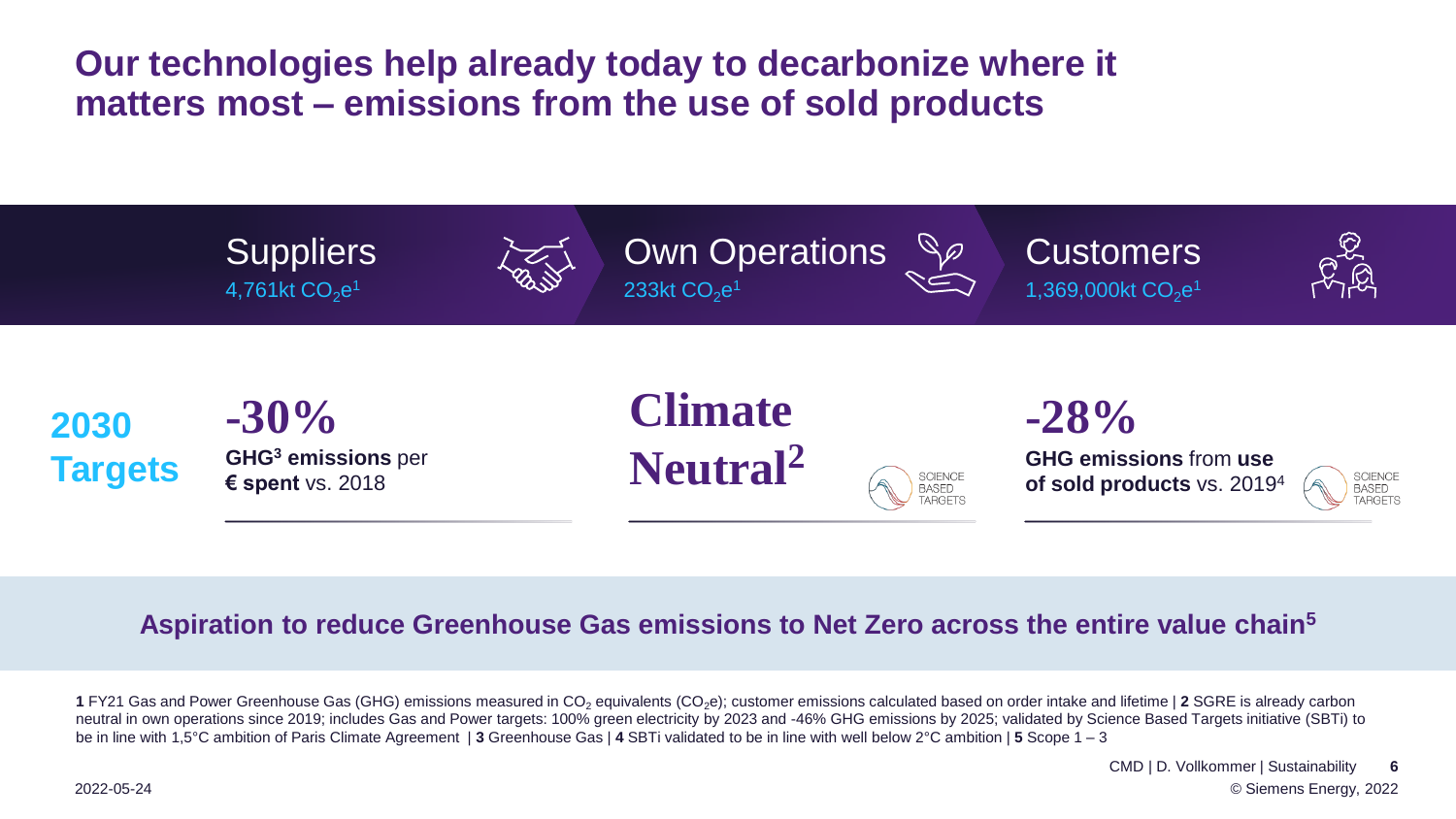## **Our journey to Net Zero creates opportunity**

#### **Reduction measures**



**We believe a decarbonized energy system is possible if all stakeholders embark on that vision**

**1** FY19 Gas and Power customer emissions calculated based on order intake and lifetime in Mt CO2e **| 2** Combined Heat and Power

2022-05-24 © Siemens Energy, 2022 CMD | D. Vollkommer | Sustainability **7**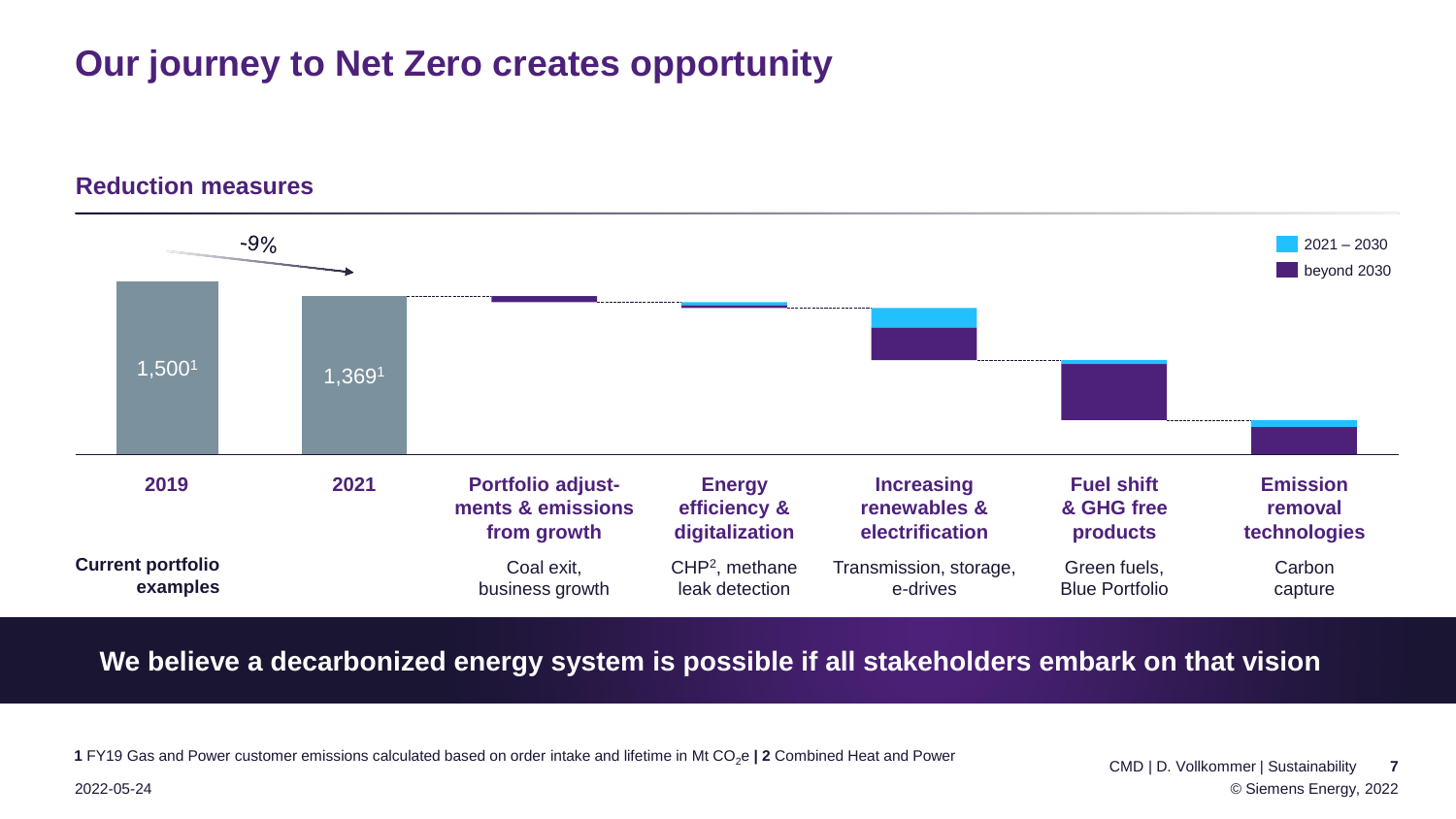**Our ambition**  to decarbonize…

**Decarbonization across the entire value chain** 

**Integrate GHG footprint in business decisions**

**Honestly disclose progress**

#### … is substantiated with **concrete actions**

- Regular progress review in Executive Board and Sustainability Council
- Senior management long-term incentives partially linked to GHG emissions
- Transparency on footprint and piloting GHG budget in sales pipeline
- ESG criteria for R&D allocation and portfolio strategy
- $\epsilon$ 100 CO<sub>2</sub> price in infrastructure investments

• Annual disclosure of GHG footprint in Sustainability Report and CDP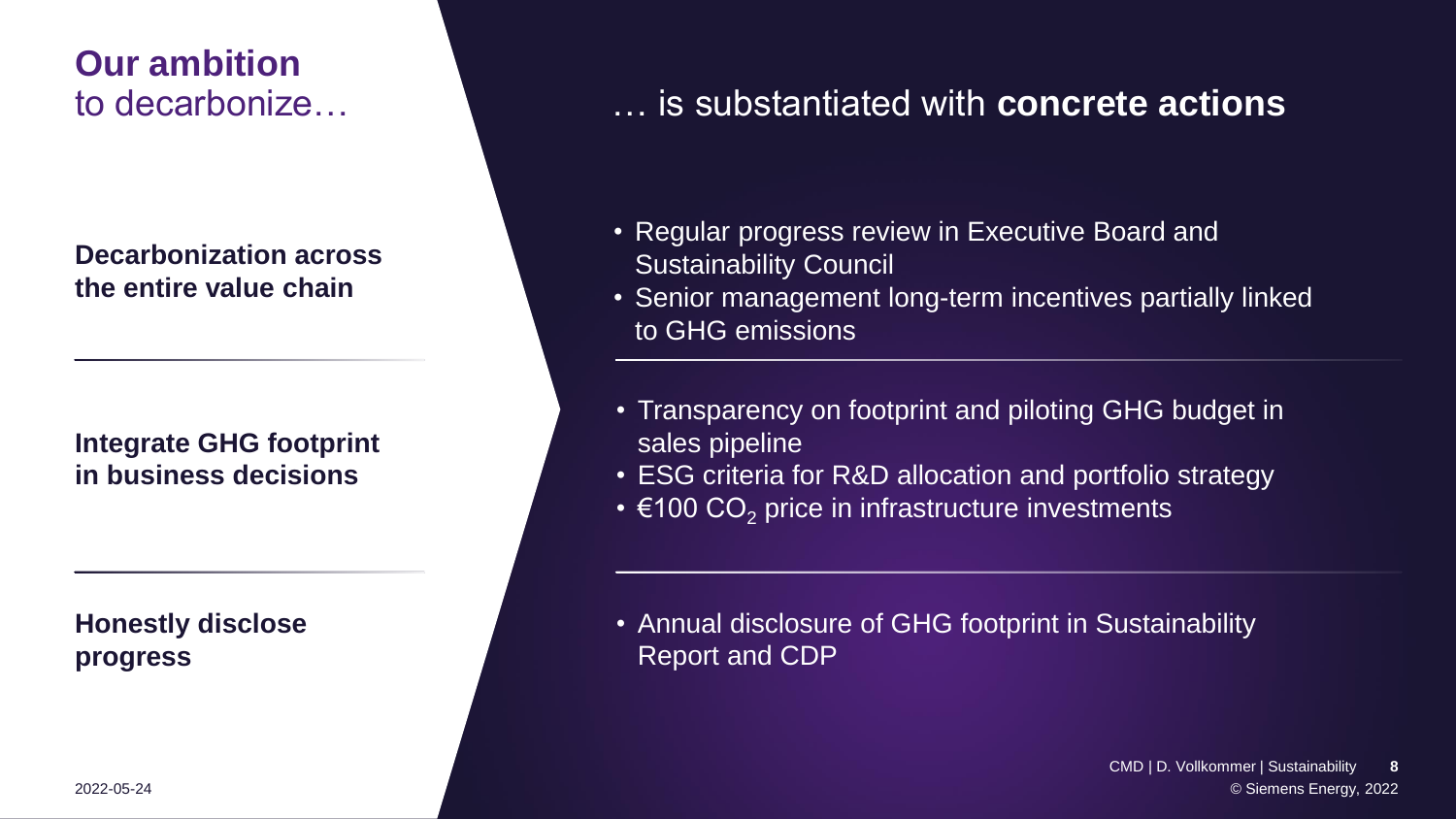#### **Our sustainability program goes beyond decarbonization and is underpinned by ambitious targets**

## **We energize**

**Decarbonizing** our business

Responsible operations

- Occupational health & safety
- Inclusion & diversity
- People development
- **society**  $\left\{\begin{array}{ccc} \text{co}_2 & \cdot & \text{Decarbonized products,} \end{array}\right\}$ services and solutions for customers
- Employee engagement
- Product stewardship • Conservation of
- resources
- Climate-neutral own operations
- Compliance & integrity
- Human rights
- Societal engagement
- Decarbonized supply chain



## **Our Targets**

#### **Decarbonization**

**Climate neutral** own operations by 2030 Aspiration to **Net Zero value chain**

**Gender diversity 25% by 2025**

**30% by 2030**  (share of women in top leadership positions)

**Safety**

**Achieve Zero Harm** become the leader in our industry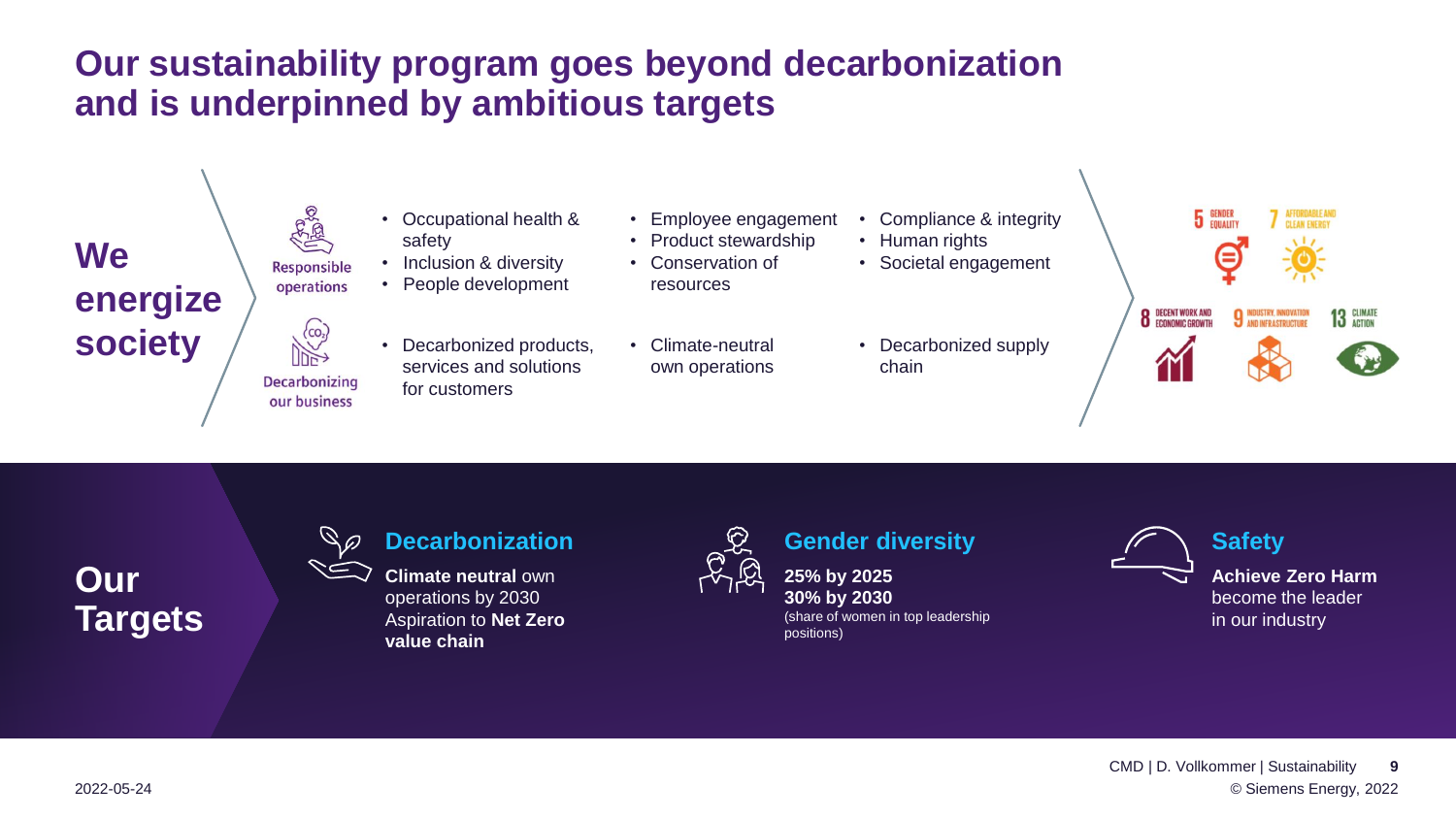## **Siemens Energy recognized for transparency in ESG performance**